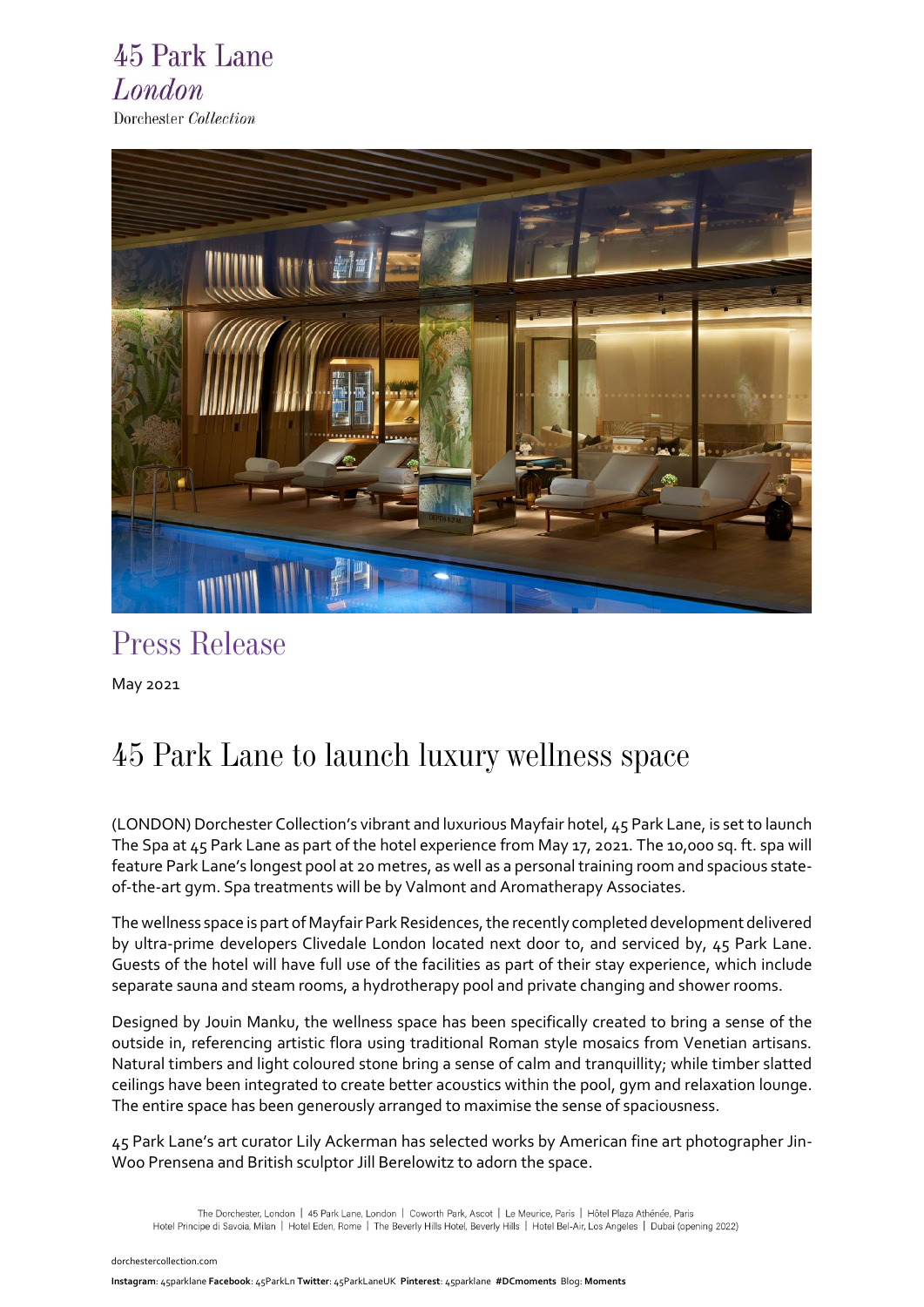## 45 Park Lane London

#### Dorchester Collection

The relaxation lounge connected to the pool allows guests to unwind before or after a work-out, spa treatment or swim. Within the lounge is an open fireplace with a menu of healthy dishes by 45 Park Lane's Executive Chef Jamie Shears.

Tailored personal training programmes can be created for guests, with both one-to-one and family group sessions available to book in advance. The expansive gym features the latest Technogym equipment with dedicated 'cardiovascular' and 'strength' areas.

John Scanlon, General Manager of 45 Park Lane, comments: "*For almost a decade, 45 Park Lane has stood amongst the best hotels in London. As we look towards our next chapter we are thrilled to be introducing luxury wellness into the guest experience to create one of the finest spa facilities in the capital.*"

Christopher Cowdray, Chief Executive Officer of Dorchester Collection, comments: *"Marking our first venture into private residences, the completion of Mayfair Park Residences is a pivotal moment in our company's history. Our heritage focuses on the best of design in prime locations, making Clivedale London a natural partner with shared values. These new residences will benefit from the services of The Dorchester and 45 Park Lane, while the proximity of Park Lane and Hyde Park further elevate the location to one of the best real-estate sites in the world. We look forward to offering Dorchester Collection's treasured way of life to the new residents."*

45 Park Lane is a vibrant, luxurious and welcoming 'club-like' hotel that is the London home of an international crowd, which celebrates 10 years on Park Lane this year. The Spa at 45 Park Lane launches on May 17, 2021. Guests of the hotel will have full complimentary access as part of their stay experience.

# # #

For additional information, please contact:

Calum Donoghue Director of public relations Tel: +44 (0) 20 7319 7027 [calum.donoghue@dorchestercollection.com](mailto:calum.donoghue@dorchestercollection.com)

#### **45 Park Lane**

Dorchester Collection's 45 Park Lane opened on 1st September 2011 just opposite The Dorchester with Wolfgang Puck's first venture in Europe, CUT at 45 Park Lane. Throughout the intimate-sized hotel, luxurious and contemporary interiors by New York based designer, Thierry Despont, provide a club-like feel offering international guests a smart, central environment from which to enjoy London.

45 Park Lane's strong ties to the art world go beyond its four walls. The hotel has been attracting guests and artists since the hotel opening and has gained a global reputation for hosting exclusive exhibitions and gallery residences, providing the ultimate platform for emerging artists alongside its collection of established artworks from Damien Hirst, Sir Peter Blake, Patrick Hughes, Richard Young, Brendan Neiland, Bruce McLean, Joe Tilson, and many more.

Each of the spacious 45 rooms and suites offer views of Hyde Park, as does a spectacular Penthouse Suite with wrap around terrace offering panoramic views across London. A striking central staircase leads to a mezzanine featuring BAR 45 famous for its Negronis, a resident's Library, and high tech Media Room offering private dining.

#### **Dorchester Collection**

The Dorchester, London | 45 Park Lane, London | Coworth Park, Ascot | Le Meurice, Paris | Hôtel Plaza Athénée, Paris Hotel Principe di Savoia, Milan | Hotel Eden, Rome | The Beverly Hills Hotel, Beverly Hills | Hotel Bel-Air, Los Angeles | Dubai (opening 2022)